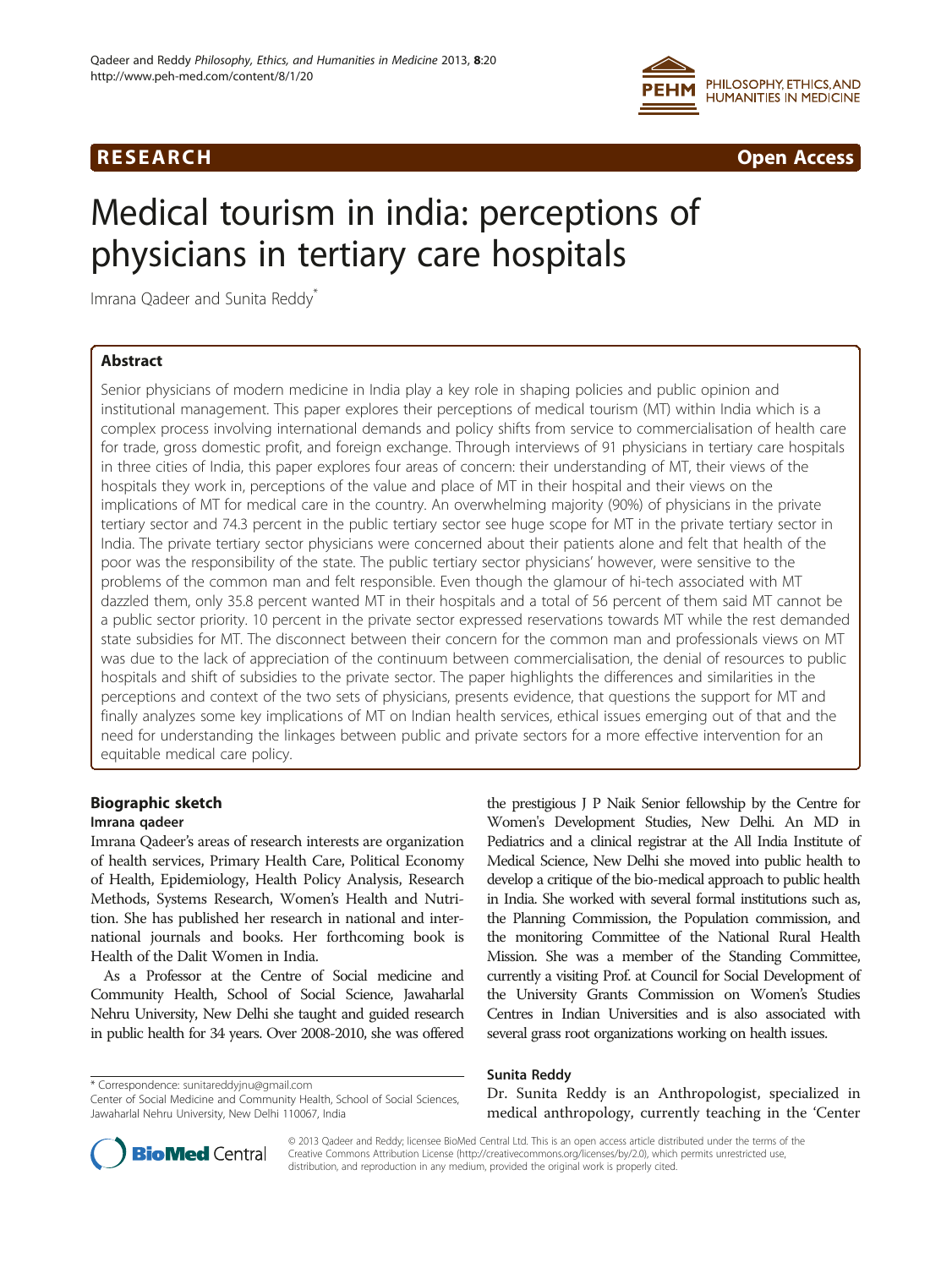of Social Medicine and Community Health', School of Social Sciences, Jawaharlal Nehru University. Dr. Reddy has been teaching and researching on Public Health issues. Her areas of research are women and children's health, public private partnership in health services, Disaster studies and Medical Tourism. She has done a longitudinal research on Rehabilitation Post Tsunami in Andaman and Nicobar Islands and published a book 'Clash of Waves' by Indos Publishers, New Delhi (2013). She has published research papers widely in peer reviewed journals and has presented papers in many national and International conferences. She has been delivering lectures for Academic Staff colleges, for Indian Foreign Service probationers and other institutions. She is a Core group member, in formulation of guidelines on psycho-social health, widows and children in disasters, for National Disaster Management Authority (NDMA) and also member in expert group for "CBRN Disaster Management: A Step Towards Capacity Building & Resilience in Industries" throughout the country.

#### Introduction

Medical Tourism in Asia is estimated as worth \$ 4 billion by the year 2012 [\[1](#page-8-0)]. The critical factors that led to cross border travel to seek superior medical care are the rising cost of care in the developed world and presence of uninsured or underinsured people there. Patients from developed world are now seeking care in countries where hi-tech is available and inexpensive. Huge cost differentials (Asian countries charging 20% of the cost of US and UK), cheaper airfare, 'world class' hi-tech medical care today offers business opportunities for corporate hospitals in Asian countries.

Medical Tourism (MT) in India can be traced to the increasing numbers of corporate hospitals in the metropolitan cities. With increasing liberalization since the 80s, tertiary care in India's health sector was opened to private sector provisioning and public institutions permitted to accept private investments in the hope of enhancing revenues [[2](#page-8-0)]. The Tenth and Eleventh Plans [[2](#page-8-0)[,3](#page-9-0)] welcomed MT, commercialisation of the public sector and a hi-tech tertiary sector market as a part of reforms. The drafts of the National Health Bill  $[4]$  and the  $12<sup>th</sup>$  Five year Plan of India emphasised the role of private sector in medical care [[5](#page-9-0)]. This privatization and commercialization that transformed medical care from a service to a commodity was a conscious policy decision accompanied by a range of subsidies including land, equipment and drug imports etc. [\[2](#page-8-0)[,3,6\]](#page-9-0). It also attracted medical experts from the public hospitals who had received state supported medical education [[7](#page-9-0)]. Like any other business in welfare services in India, medical industry also started attracting clients through capturing the high-tech services. The health services were transformed from a national medical priority based network of institutions to one that offered the services- elective (could be planned in advance) and tuned to the needs of the global patients.

Thus, the emergence of medical tourism within India's policy frame at the turn of the century cannot be seen as an outcome of international influences alone. The ideological underpinnings of the Indian State itself are reflected in the policy shifts towards commercialisation and growth of MT that transforms health services into a source of trade, gross domestic profit, and foreign xchange [[8\]](#page-9-0). The government policy of merging medical expansion and tourism was announced by Finance minister in his 2003 annual budget speech, where he called for 'India becoming a global health destination' [\[9](#page-9-0)]. Thus chains of such institutions and medi-cities got underway. India's XIth Plan mentions a list of corporate hospitals, which provide high-end health care services through business process outsourcing [\[3](#page-9-0)], p.275 and the XII Plan depends heavily on the public private partnerships in financing of tertiary care as a way to handle the financial challenge [[5\]](#page-9-0). Confederation of Indian Industry (CII) and Indian Health Care Federation (IHCF) wants to establish an Indian health care brand synonymous with 'safety, trust, and excellence' [[10](#page-9-0)]. The good public sector tertiary hospitals too are being geared to practice MT. The assumption behind these policies is that the revenue thus, generated will add to the economic growth that is the basis of welfare. The fast growth of private tertiary sector hospitals and their use indicates profit maximisation for medical business and need satisfaction for the upper middle classes, but what of the physicians among them trained in the science of medicine and public health? Are they satisfied and aware of emerging ethical contradictions? These are issues this paper helps us answer.

The paper focuses on the perceptions of MT among senior physicians around four areas of concern: their understanding of MT, their perceptions and views on the hospitals they work in, the value and place of MT in their hospitals and the implications of MT for medical care in the country. The validity of their perceptions is then examined against available literature on the subject. By contrasting these views of public and corporate tertiary care physicians the paper also highlights their contrasting ethics of medical care.

#### Methods

This study focuses on the perceptions of MT among senior physicians from selected public and corporate tertiary hospitals. Though based on a relatively small sample of 91 physicians, it is critical as these physicians influence the health policies through their influence on public opinion specially the middle class, their advisory and consultancy roles in health planning at the Ministry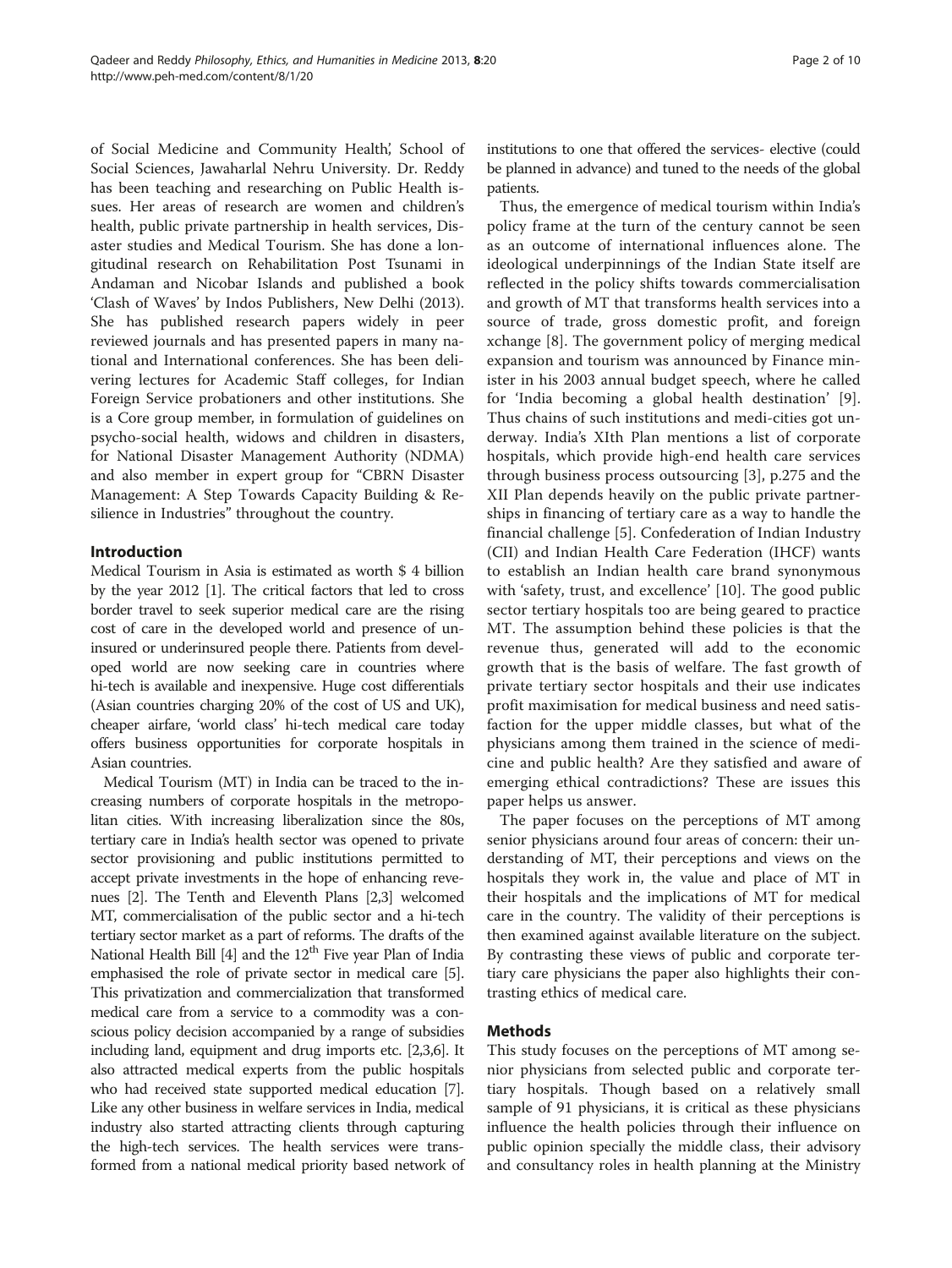of Health and Family Welfare of the Centre and State Governments, and micromanagement of their departments and institutions. The study is based on in-depth interviews as its main tool along with observations, hospital records and secondary literature. Open-ended interview schedules shown in Additional file [1](#page-8-0) and probes in Additional file [2](#page-8-0), wherever necessary were used. The interviews on an average took one hour and the responses were noted verbatim.

Two reputed public and two well known corporate hospitals in each of these three cities were selected purposively. Till 2010, there was no Ethics Review Board constituted for social science research either at the School of Social Sciences or at the Jawaharlal Nehru University Level. Following the general ethical guidelines practiced in academics the authors took written consent from the hospital authorities and verbal consent from the physicians to interview and publish their views. Anonymity of both- the physicians and the hospitals is maintained. Physicians from four public and six corporate tertiary hospitals from three metropolitan cities - Delhi, Chennai and Hyderabad - were selected. In Chennai, public hospitals refused permission due to some problems with the media just before the fieldwork in 2006- 2007. The departments of cardiology, orthopaedics, surgery, and paediatrics with high focus on MT, other departments with or without MT and medical administrators were also chosen for interviews. The selection of physicians was thus purposive depending on their willingness for the interview. While writing, the method of paraphrasing multiple quotes was used both for bringing out commonalities and differences between the physicians of public and corporate tertiary sectors.

Table 1 gives the distribution of physicians in the study sample. The interviews from the corporate hospitals in three cities covered 52 physicians and from public sector hospitals in two cities covered 39 physicians.

#### Findings

#### Understanding of medical tourism

Physicians in the public and corporate sectors viewed MT as 'attracting business through marketing'. It was 'travel from home to another country for treatment where the host

country derives financial benefit from their travels'. The difference was in their attitude towards competition and benefits.

The corporate sector physicians emphasised three main reasons for the popularity of MT: 'providing opportunities to overseas patients to avail the hi-tech medical facilities in India at a low cost, through skilled physicians who can compete with physicians in the USA and the UK'; 'quality services are cheaper in India' with 'culturally similar conditions for neighbouring countries'; and 'due to post-11 September visa restrictions to the USA, the Arabs and Africans prefer India'. Some also opined that 'aspects like arrival, pick up, transport, and reception at airports ensure patient satisfaction and help standardise price structure'. Others went to the extent of proclaiming: 'We deliver caring services'; 'India is known for its hospitality and there are no racial differences here'; 'Indians are by nature compassionate and brainy, so we can tap this potential'; 'We are proud of our medical expertise'; and 'We have state of the art equipment comparable with the best in the world'.

Public sector physicians were more detached with a "notfor-us" attitude with lesser involvement in the competition around MT. While they all felt, 'Overseas patients come to public hospital for simpler treatment due to lack of good quality tertiary care in their own country or long queues, only those in one Delhi hospital with greater exposure to foreign clients felt, 'Medical tourism is a new term for an old phenomenon as our hospital has been treating foreign patients for long'; 'The volume of overseas patients is not high and they pay like the private patient'. Use of the term tourism with clinical work made these physicians uncomfortable. 'Tourism is always pleasure related, whereas MT is not'; 'only traditional healing centres could be identified for promoting health tourism'. Thus, the majority underplayed the commercial underpinning of the word 'tourism, where ' the notion of profit from service was critical as they saw them as reinvestments!

# Professional perceptions on work load and conditions in tertiary public and corporate care hospitals

Long queues for OPDs in public hospitals without a place even to stand, beds occupied by more than one

Table 1 Distribution of physicians interviewed across type of tertiary care hospitals in three cities

| <b>Cities</b><br>Physicians       | Delhi  |           | Hyderabad |           | Chennai                  |           |
|-----------------------------------|--------|-----------|-----------|-----------|--------------------------|-----------|
|                                   | Public | Corporate | Public    | Corporate | Public                   | Corporate |
| MT Centred Specialities*          | 16     |           |           |           | -                        | 19        |
| Specialities with or without MT** | Q      |           |           |           | -                        |           |
| Administration                    |        |           |           |           | $\overline{\phantom{a}}$ |           |
| Total                             | 28     |           |           |           |                          | 26        |

\*Specialities from Cardiology, Orthopaedics, Surgery and Paediatrics.

\*\*Specialists from General Medicine, urology, neurology, gastroenterology, oncology Geriatrics and Preventive and Social Medicine.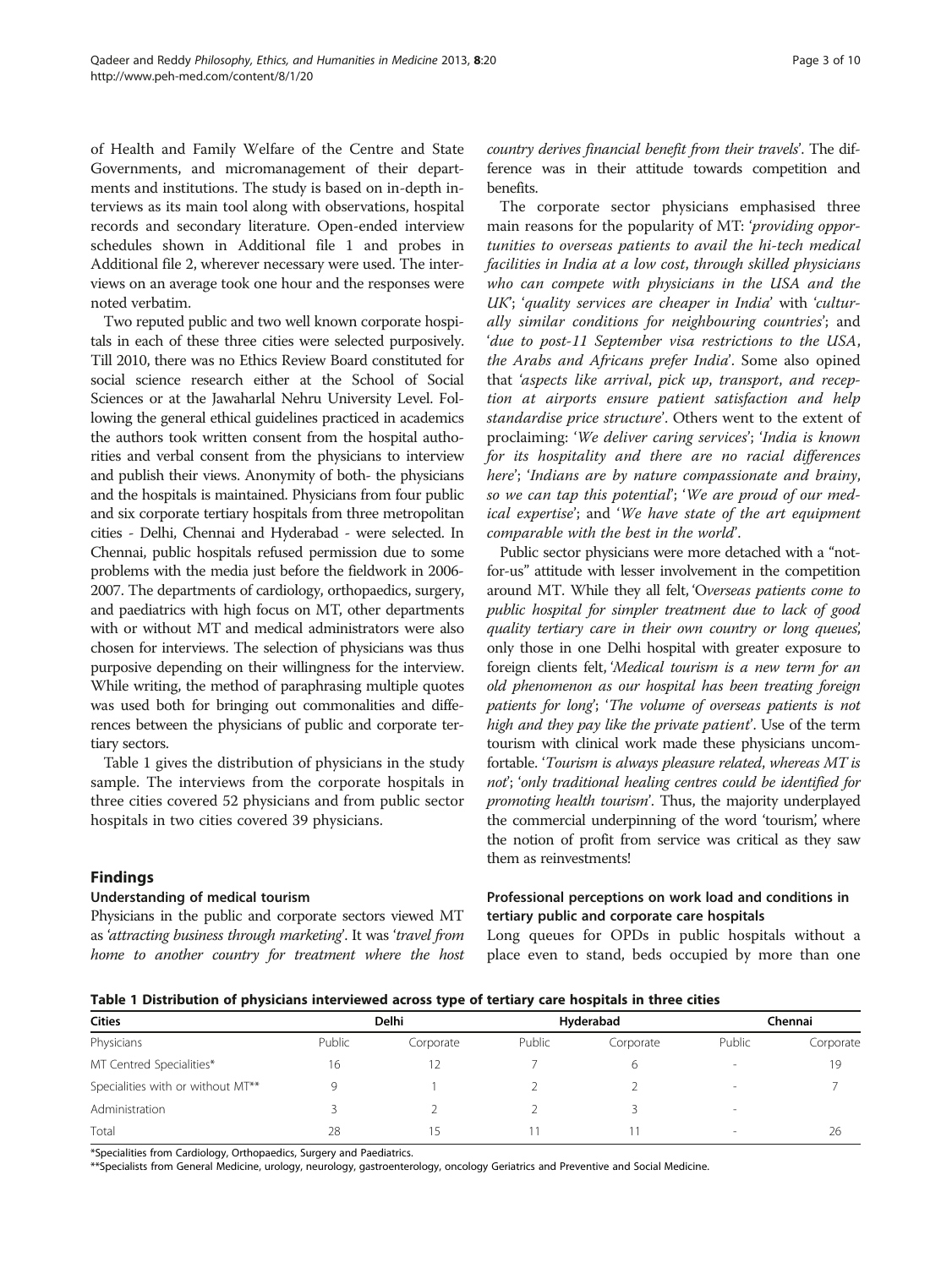patient in three out of four hospitals, stood in contrast to the decorated spaces and low patient load of the corporate hospitals. Public hospital OPDs had 1,500- 8,000 patients every day as compared to 100 to 1,200 per day in corporate hospitals. The bed strength of the former ranged between 1,500- 2,500, while the beds in corporate hospitals varied from 130 to 300.

In public hospitals, inadequacy of funds, political interference in recruitment and promotion leading to mistrust, and undermining the autonomy of institutions were a constant refrain. The internal problems reported were: unhealthy work culture, inefficiency of staff, trade unions without a strong sense of responsibility. A selfcritical reputed senior doctor said, 'Physicians lack spirit of academic pursuits, transparency and autonomy in research in a disturbed work culture, therefore, quality of care gets affected and outputs are often irrelevant to our health needs. There is also a disjunction between what we do and what our national priorities are'. Others agreed that these problems affected medical care for the poor negatively. 'Patients from other states, especially from rural areas, live on roads or Dharamshalas (inns), paying Rs20-Rs100 per day. CGHS patients wait for surgical treatment despite doctor's orders for admission, for lack of beds. The wait is on an average 6 months sometimes patients die. There is paucity of blood and Social Welfare Fund schemes are often misused by administration and politicians as few people know of these'.

Dissatisfaction was expressed by public sector physicians in many ways, 'We don't have adequate medical facilities for the poor in India; without subsidy or insurance 70% of the population cannot afford super specialty treatment. 'Physicians are mostly overburdened', 'We have to first meet proper standards of bed and nurse availability'. 'The working conditions are so poor that, at the end of the day, it is the love for one's work which sustains one in such an environment and individuals focus only on what they can do, forgetting the macro picture'. 'Public sector has reached a point where a deliberate policy to improve it is unavoidable if standards have to rise'. A self critical perspective was, 'the patient has no rights, at times we are arrogant, so do not seek active participation from the patient in choosing from the options available to him'.

In contrast, the corporate sector physicians were satisfied with their working conditions. They emphasised the need to work in a technically equipped work place where they get job satisfaction and are able to practice scientific medicine. They pointed out that their institutions offered differential packages for different income groups. Another advantage they saw was in using their skill to the maximum by taking up consultancies in more than one hospital.

#### Public sector doctor's perception of Mt

Out of the 39 interviews of public sector physicians, three sets of opinions emerged on the promotion of MT in public hospitals discussed below. The majority, i.e. 29, were very positive about the scope of MT in India. 14 of these (35.8%) thought it should be promoted even in the public sector while 15 (38.4%) felt public sector was in no position to compete and only the private sector could take advantage of it. Only eight physicians (20.5%) were critical of MT as a strategy. Two (5.1%) did not comment.

#### Against MT in principle

The eight physicians against MT in principle, considered MT as, 'a crime against the ordinary Indians, an undemocratic policy', 'practiced without any consensus or meeting of all parties'. 'There is a need to look at our own health needs against which the idea of MT in public hospitals – that were not meant for making profits – makes no sense.' 'Have we treated all Indians that we want to invite patients from abroad?' 'The poor do not get any benefits from the Foreign Exchange.' 'The promotion of MT will not improve the country's health when we are not able to provide basic services to the people'. They added, 'Our hospital focuses on education, research, and services and will resist money making policies like MT'. They believed that, 'Medicine is for services and not for business. MT is against the oath of Hippocrates and therefore unethical'; 'it undermines the 'very basis of faith between physicians and patients', 'our institution has the capacity and quality to promote MT, but the institution is not meant for private service… If we spend so much time and energy on few patients it will deviate from the norm/protocol of the institution'. Proud of the public sector's ability to provide hi-tech 24 hour care without profit, they said, 'Nobody has the time to provide ancillary services, when key services have to be ensured!' Facilities like deluxe rooms and personal security, required by medical tourists, were inconceivable for them.

'Resource mobilization by the State', 'political will, appropriate priorities, regionalisation and internal tourism' was their answer to inequity, reflecting an acceptance of some degree of the commercialisation which they criticised otherwise. Despite their frustration with state policies, and their view that, 'MT takes advantage of lack of proper regulatory authority or effective laws and implementing agencies and makes malpractice possible, both in the use of technology and pricing', they barely contested the State support to MT in the private sector, or pointed towards its international business connections.

They wanted cross border medical treatment for humanitarian reasons and to promote international relations and not MT. For them the issue was not competing for patients in the medical market, but their inability to fully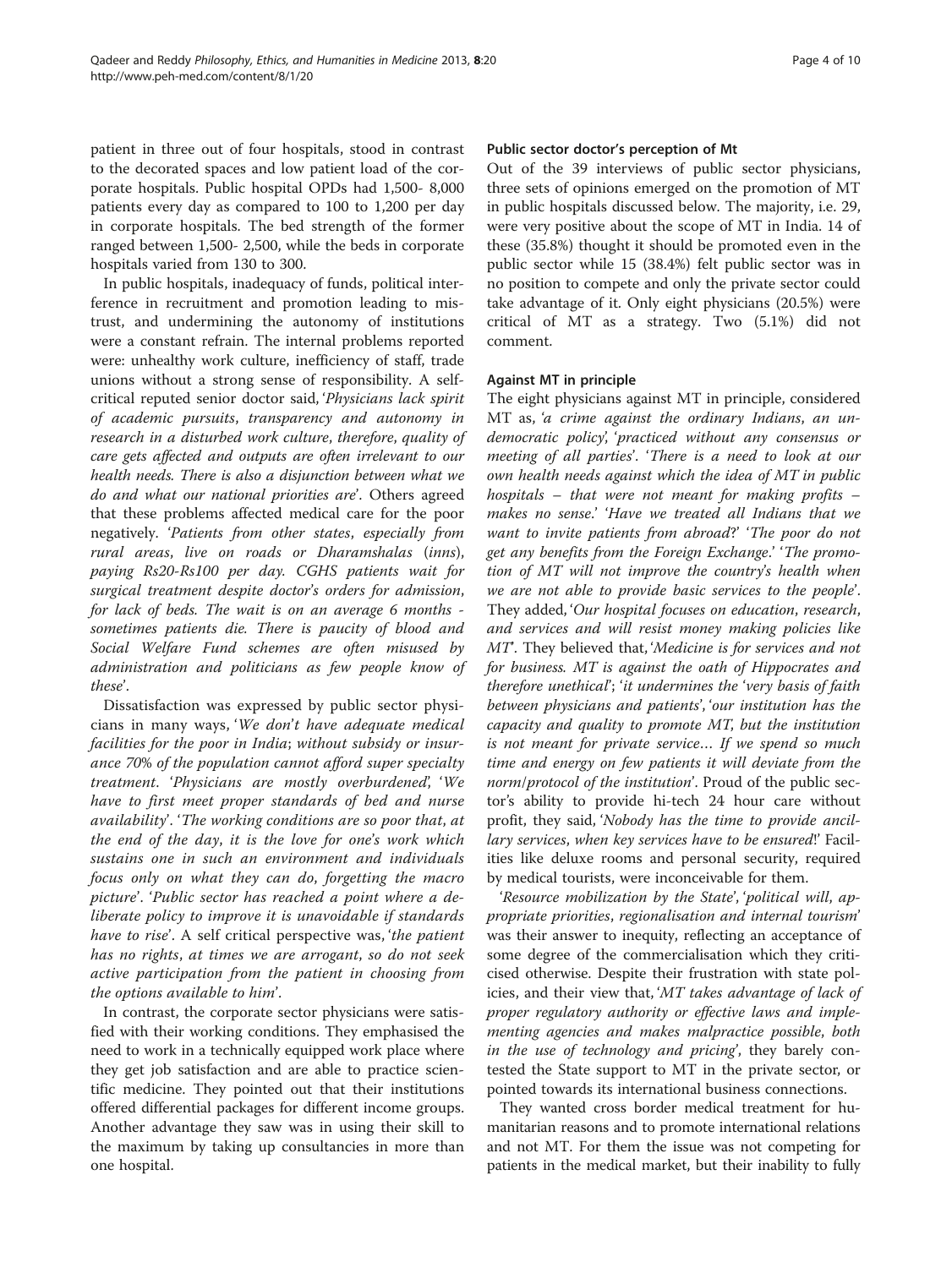provide for their own patients and the patients' inability to afford payments. 'The Ministry and the government want us to generate our own revenue but we are not getting into the market'. This moralistic admonition of commercialisation was reflected by a doctor's outburst, 'Our ethics are bad, we let Indian physicians go abroad and invite patients from abroad when we ourselves have surplus patients'.

Thus 35.8 percent of the public hospital physicians felt they could use MT to the benefit of patients and professional while 38.4 percent felt that in the present form public hospitals were ill suited for MT and would further deprive the general patients, 20.5 percent were in principle against MT in public hospitals.

#### MT in corporate hospitals alone

Fifteen public hospital physicians considered MT a legitimate function of the corporate hospitals (with their 'spare capacity'). Public hospitals were seen as 'ill equipped', 'already over burdened', and 'ill suited' for it. The objections were two. Firstly: 'MT is going to create a divide by diverting resources from the poor who will suffer more, it will enhance the burden of the poor patients unless the government separates the two sets of institutions'; 'The onus of care for the poor lies with the public sector and it should look after the interests of the general public'. Secondly, they argued that: 'Given the present level of investments in public hospitals it is out of the question to achieve the standards needed for MT'; 'The importance given to medical tourism will certainly affect general health care and public hospital is for all and not for some specific people'. A doctor said, most physicians expressed their anguish at the state of Public health services, and emphasised the inadequacies, which need to be catered to before embarking on MT. They were clear that, 'MT can be encouraged and promoted in corporate and private tertiary hospitals and it would help the economy and the growth of hi-tech in India'.

#### MT both in public and corporate institutions

Nine specialists argued that India has the best low cost medical expertise in South Asia for treating the overseas patients and generating high revenues. They saw a tremendous scope for MT especially in plastic surgery, orthopaedics, and other non-invasive techniques. 'Wherever these departments are well established and of international standards, they can be opened for MT.' In Hyderabad, one of the public hospitals was planning to open a  $7<sup>th</sup>$  floor for foreign patients to promote MT - especially for NRIs. The remaining five specialists felt that primary and secondary health care should be under the public sector, while tertiary care should be through private sector and the pay clinics of government medical colleges and teaching institutions which should provide subsidised/free care for the poor.

The inter-state movement of patients from less developed states and towns to the metropolitan cities was viewed as yet another possibility for internal MT and an opportunity to improve hospital infrastructure, services, and research facilities within the public sector tertiary institutions. Some also argued that, 'A government doctor works from 9 a.m. to 4 p.m. and rest of the time many physicians do not have anything to do but are not allowed to practice privately. Why does the government not utilise the idle hours of the physicians who want to work extra time by opening 'pay clinics' in the evenings? Pay clinics can be operated in the same hospital by developing good infrastructure. In this way, the government will get substantial amount of revenue. This can be utilised for development of existing departments. Otherwise, the government is losing a good hand'. The contention was that, 'In the government hospitals, there is a need to have more incentives'. Others disagreed and argued that, 'Physicians in public hospitals work approximately 12 hours a day and to promote MT we need to invest in new infrastructure and manpower as the same set of people cannot meet the additional load'. This was critical so that, 'we do not bleed existing resources, both human and mechanical'. It was also claimed that, 'This would not be because of any lack of professionalism in the public sector but due to their poor infrastructure and support systems. The public hospital environment is too dirty to attract foreigners, in fact, it prevents people from coming'.

They also wanted to have hi-tech facilities like telemedicine which they considered necessary - 'if patients have to be managed at a distance', 'be able to compete with corporate sector physicians', and 'see different types of patients'. Further, 'quality of care may improve because of the need to meet western standards'. This set of experts wanted to simplify laws of organ transplant and make donors easily accessible. They felt that people come to public sector hospitals because of the doctor's name; for MT, the entire infrastructure has to improve along with 'quality of care, values and ethics'.

They argued that the public hospitals too can generate revenue through MT by overcoming some infrastructural deficiencies. Holistic healing and preventive care should be given priority under MT and they suggested package deals of 'services with free accommodation' to Medical Tourists. The notion of 'generating money' for the public hospitals through MT was generally accepted.

Interestingly, those who supported adoption of MT and welcomed markets in public sector medical care did accept that the public sector hospital is the only recourse for the poor. They argued that improving infrastructure will help the poor as well, since the profits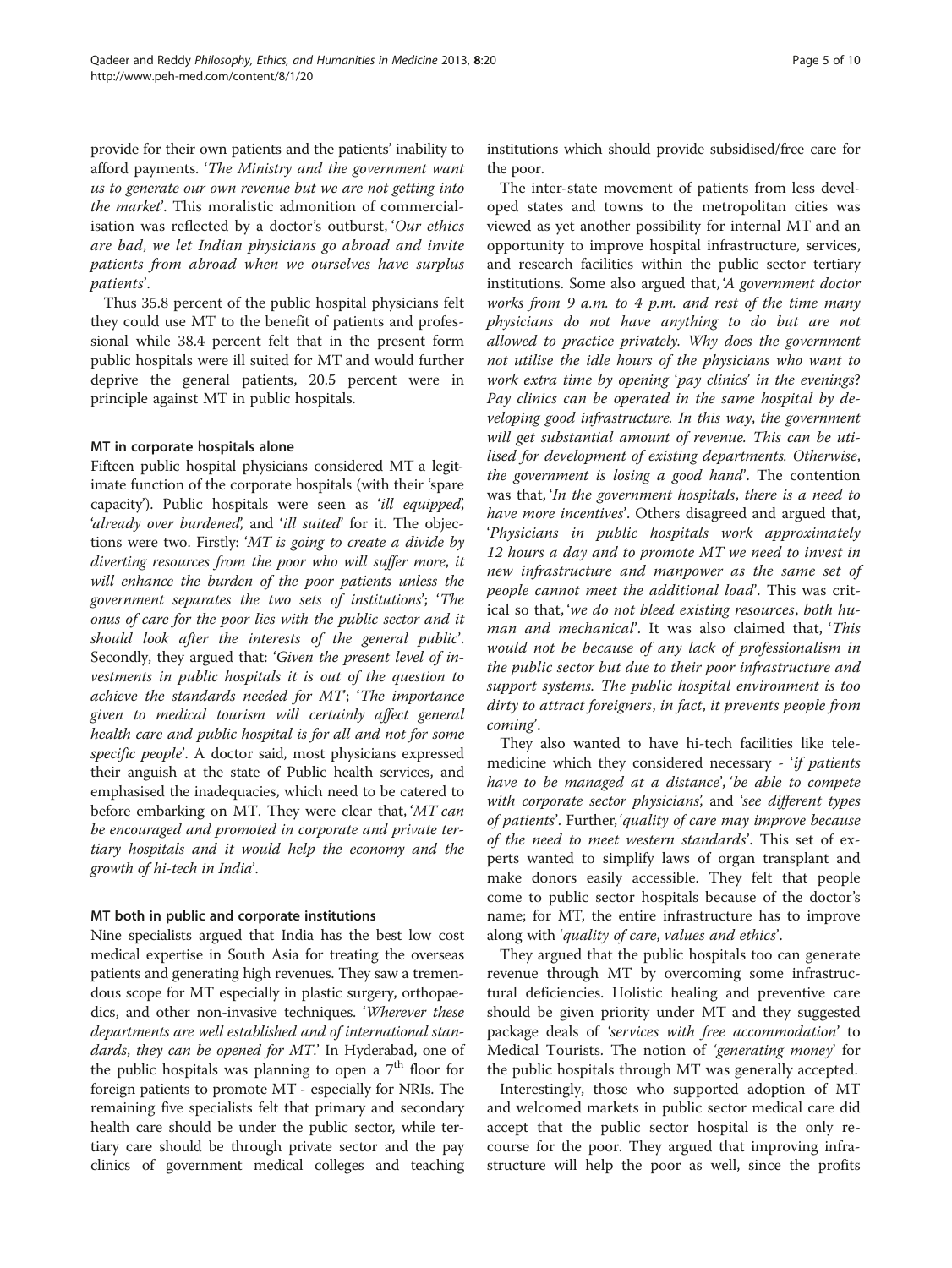would be ploughed back into their care if it could be 'ensured that no discrimination happens between patients'. The main arguments for promotion of MT in public hospitals were that: a) it would lead to healthy competition and inter-state tourism; b) equipment and infrastructure would be updated and new technology could be brought in for all; c) a learning opportunity for physicians; d) improved quality of care for all; f) revenue generation for the government; g) arrest brain drain from public hospitals; h) a cure for poor administration and inadequate working conditions.

#### Perception of physicians in corporate hospitals

90.4% (47) physicians of the corporate hospitals saw a huge potential for MT. None talked about the public sector, which they said, 'is the responsibility of the State and is not our concern'. A minority of 9.6% i.e. five physicians were critical of MT and were upset with its promotion, they reflected, 'given the poor medical facilities in many parts of the country, the first important thing to do is to indulge in some soul searching before inviting people from abroad'; 'we need to serve our own people', or that, 'MT is like selling India in its naked poverty'. One specialist said, 'International insurance companies will really benefit from the idea by saving costs and time of the insurance cover, they will look for cheaper options'. Two of these experts, in a missionary tertiary care hospital, added, 'we are trying for ISC (International Standards Certification) to promote MT… for private hospitals what matters is money!' Their views were however overshadowed by the MT enthusiasts who felt, 'An excellent concept that can put India at the top by focusing on specialty treatment'. The range of concerns expressed by them was the following:

# Finding clients

'If Thailand can attract 2 million medical tourists per year, India should attract 20 million', said the Chairman of a leading corporate hospital. Another vision was to see India as, 'the health care hub of the east'. The logic, 'India has human capital, is human friendly, and has an infrastructure which can be expanded. India needs to progressively exploit this potential'. Another opined, 'MT has picked up in Mumbai, and Delhi is not far behind', and that, 'it would be beneficial for the country'. An invitee to a consultation on Britain's National Health Service by the NHS, UK, he had recommended that NHS should send patients to India for cheaper treatment. He said, 'It will be the underprivileged population in UK that would be sent to India for medical treatment. It's a winwin situation forprivate hospitals to attract patients, earn money, be competitive, enhance their standards of care, and generate employment'. In the process the bigger medical corporations might wipe out the smaller less

competitive institutions he added. However, estimating the vast potential of MT, another doctor opined 'In Britain alone, there are 10 million patients who are in the waiting list in NHS, out of which only 11% are British and rest are ethnic people with 80% having private insurance. This is the group which we need to cover - ethnic and privately insured'. Others proposed targeting the uninsured overseas clients and holding health festivals in client countries like Oman and Maldives.

#### Benefits of MT

These experts saw innumerable benefits of promoting MT, specially, in areas such as dentistry, cardiology, orthopaedics, cosmetic surgery, and paediatrics. The most obvious benefit was, 'earning foreign exchange' or 'more the patients, more the income, which will eventually lead to growth of business.' Many felt, 'With up- gradation of facilities, health service standards will go up automatically'. MT was also 'an opportunity to treat different sets of patients having different clinical problems to acquire knowledge and hone our skills'. It was 'a boon to learn new techniques and handle more complicated and as yet incurable diseases', with the incoming technologies. They argued that,' 60% of employment is generated through service sector all over the world, so, by making our institutions globally competitive, we can generate employment and retain competent physicians'. MT, they said, would also create a 'friendly international atmosphere': its commercial value required that its growth be 'exponential'!

Other ways suggested to promote MT were: by standardizing and getting accreditation, direct flights to the cities, improving roads, easy money transfers, medical visas and systematic and planned scaling by the state as is being practiced already.

# Physicians view of implications of Mt for medical care in India

Most experts in corporate institutions saw their own sector as the most critical in medical care and earnestly believed that, 'by selling Indian health industry abroad, and by marketing health care, one can increase the earnings and utilise that money in improving the existing infrastructure'. 'This would force the inefficient public sector to compete and thereby raise its standards and improve job opportunities'. This set obviously had no consideration about where the public sector resources and their own subsidies came from. Only a minority of five accepted that, 'by getting patients from abroad, dollars will get priority and the less privileged Indian patients will take a backseat' but they did not talk of implications for public sector.

Among those for MT, the perceived implications were positive as discussed earlier. Some even argued,'MT may actually be stopping the brain drain of physicians going to work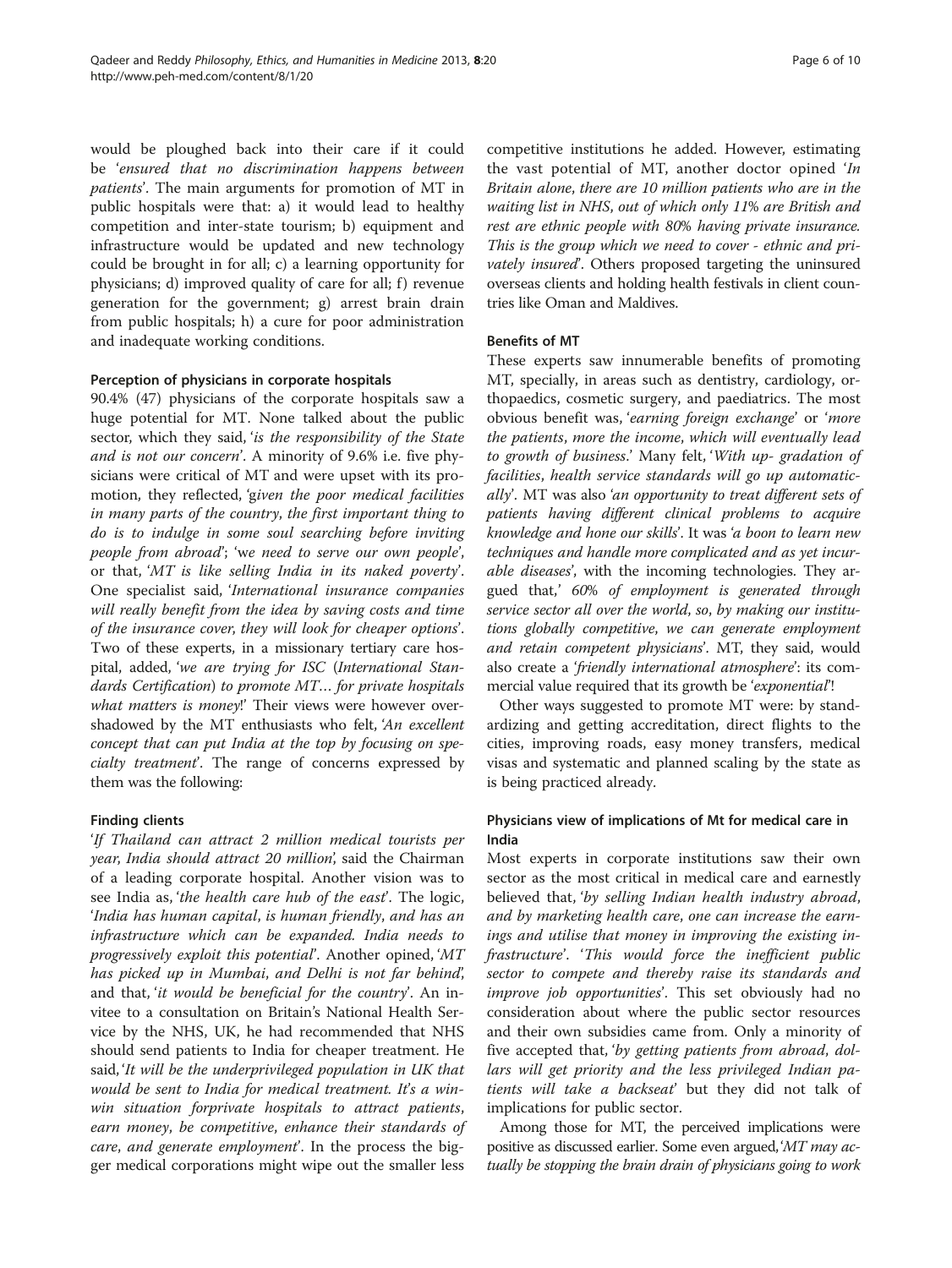abroad by opening avenues in private sector'. Others felt, 'Infrastructural improvement will improve services for all'.

Experts against introduction of MT in public sector pointed out the negative implications of MT, such as: reduced medical care for the poor due to diversion of manpower to the care of overseas patients within the institution, as well as 'probable rise in malpractice by corporate hospitals by not fulfilling the condition of 25% free admissions to patients and thereby increasing the load on public hospitals'. Thirdly, in MT, 'the preventive component of medicine is left behind'.

Yet another concern was brain drain out of the public hospitals. Even though it was said, 'We cannot stop them as there is a difference in salaries' or, 'As such there is no mass exodus', Others reaffirmed 'an internal brain drain'; 'a lot of our expert staff, physicians and paramedics leave public hospitals for the private sector'. 'Most of the physicians working in XXXX,<sup>a</sup> XXXX are from government hospitals'. 'Our hospital gets some of the best junior residents from all over the country, and it is used like a nursery for training before they join the private sector'. Other than money, the reason for leaving the public sector was said to be 'eagerness to learn more and use sophisticated technology like robotic surgery and not getting stagnated'. These views matched the finding of the study as more than fifty percent of physicians working in corporate hospitals had earlier served in public hospitals. In Chennai, 13 out of 23 physicians (3 did not respond); in Hyderabad, 5 out of 11; and in Delhi, 10 out of 15 had served in public hospitals.

Among opponents of MT there were some who did not think it would have any impact as their institution was capable of fairly handling its patients. Others said, 'If it is only in private hospitals then, that being a separate sector, there is no implication for general patients'. According to them, promotion of MT in private sector may, in fact, help the poor as the growth of private sector diverts the middle and upper middle class patients away from public hospitals, which can then exclusively cater to the poor. 'Rather than the poor, the rich will be affected by MT, as many times, preference is given to foreign patients who have higher paying capacity rather than rich Indian patients'.

These views were no doubt contradictory among the physicians for and against MT across the two sectors. Even among the opponents of MT in the public sector, the articulation of the significance of shifts of state subsidies and policy of commercialisation was muted. They saw their challenge as one of ethical practice, getting State resources and problems of micro-management.

#### **Discussion**

Historically, the middle class – especially physicians and bureaucrats, tend to play a key role in the evolution of policy for medical care [[11\]](#page-9-0). Our study reveals certain trends in the perceptions of selected senior medical physicians that are critical: as pointed out earlier this group of physicians contributes to the formation of public opinion, national policy and programs and shapes institutional traditions and organisation.

# Doctor's Perceptions: differences and similarities & ethical underpinnings

An overwhelming majority (90%) of physicians in the private sector held the State responsible for the care of the larger population. In contrast, the public sector physicians' daily challenge of saving lives within the constraints of their patients' economic status and the meagre facilities available, made them sensitive to the problems of the common man. The glamour of hi-tech associated with MT however dazzled most physicians of both sectors. All physicians of the public hospitals under study felt responsible for the poor, 59 percent (23) acknowledged the irrelevance of MT for common patients and potential problems with MT in public tertiary hospitals, while 36 percent (14) thought it would improve overall patient care due to added revenues 5.1 percent (2) remained non-commital.

The economic and political linkages and dynamics between public and private sectors were largely missing from the doctor's perceptions which was primarily limited to micro management of institutions. The disconnect between their concern for the common man and their views on MT was due to the lack of appreciation of the continuum between commercialisation and MT, and the link between denial of resources to public hospitals and shift of subsidies to the private sector [[12\]](#page-9-0). The profit motive behind MT was recognised, hence, those who did not favour MT did it mostly on moral and ethical grounds.

Interestingly, only the private sector physicians, and those public sector physicians who supported MT in their institutions, talked frankly about the existing and possible links with the international market and its potentials for earning revenues, the need to consolidate the medical industry and of State subsidies to push MT without acknowledging the negative impact of the shift of state subsidies and of the logic of market forces which undermines epidemiological priorities. In contrast those in the public sector opposing MT in principle, underlined the importance of policy changes to mobilise resources for the public sector and rebuild the culture of service.

Private sector physicians were very articulate about their views on the role of the State. They demanded State support to promote MT and believed that the "competition" thus offered would force the public sector to improve! This contorted logic completely ignores the fact that the public sector was set up with State subsidies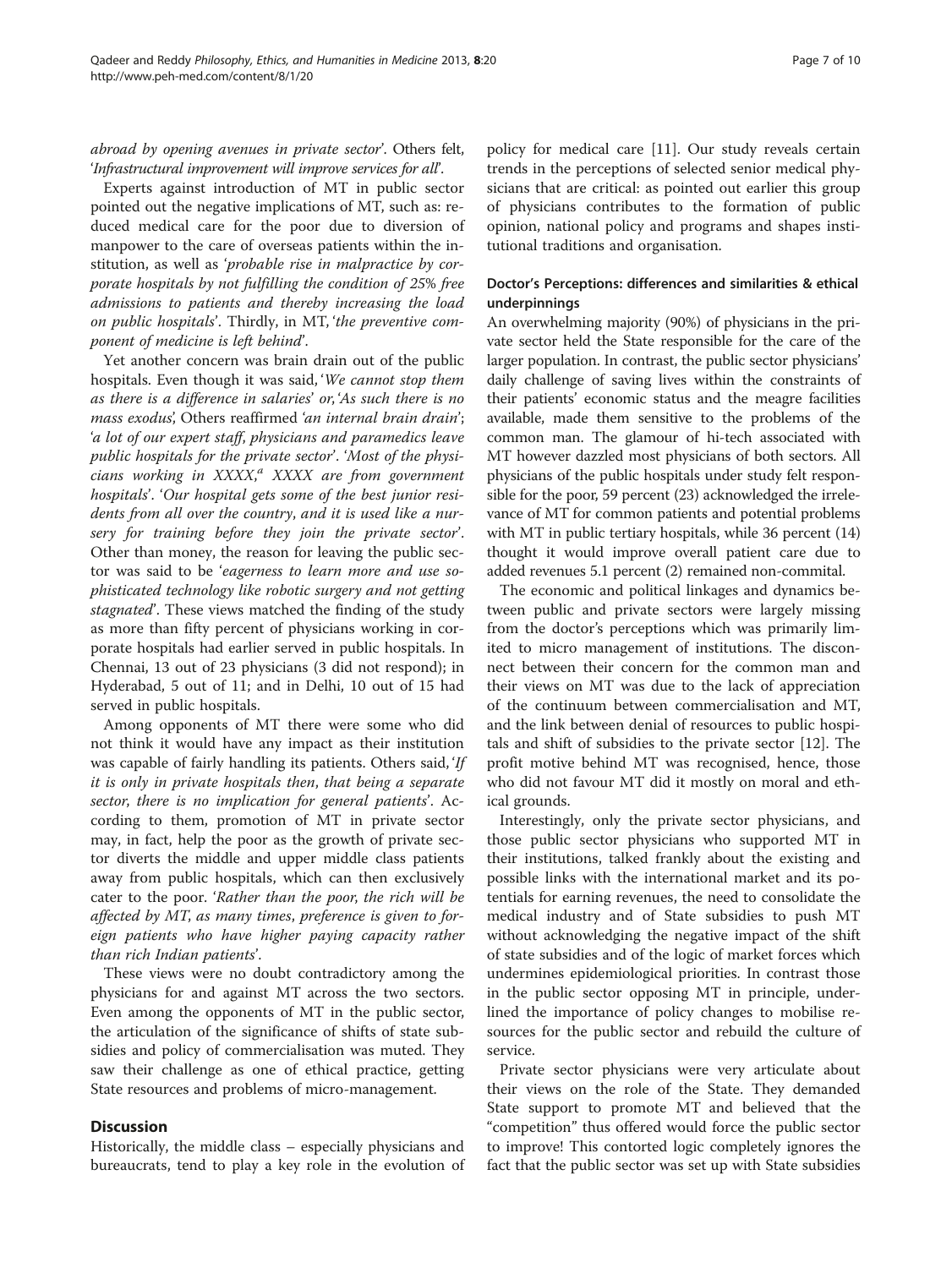to be able to run services that are non-competitive and based on epidemiological needs, and that costs were standardised by the State to achieve equity in access. Without State subsidies it would collapse, as commercial competition shifts the emphasis to services like Obstetrics, Orthopaedics, Cardio-thoracic surgery transplants, and Urology etc. and their required manpower that distort priorities within public hospitals and health system as such [[8,13,14](#page-9-0)]. The public sector experts, though wary of perpetual shortages, accepted the State's indifference and had little to say about its constraints though, a few of them talked of reforming the medical care system.

Unaware of the massive indirect shifts of resources that are being proposed [[12](#page-9-0)], the physicians in this study saw public and private sectors as discrete entities. Almost all (94.7%) opposing MT in public institutions granted corporate sector, the right to use MT to generate revenues as they believed, 'It adds to India's economic growth'. They did not ask how inclusive is this strategy for economic growth except for one who believed, MT operates outside the public system, the Foreign Exchange earned stays in the private sector, and the country's poor do not ever benefit'. The others did not raise the issue of declining resources due to state support to private sector. These views illustrate that the physicians were not familiar with the shifting overall pattern of state financing of health services and it's links with private sector, so well known to analysts of the health service system [[7,15\]](#page-9-0). Most of them in one voice spoke of the huge potential of MT in India as a vehicle for economic growth while only 10 percent in the private and 20.5 percent in the public sector expressed discomfort with the very strategy of MT in their institutions.

Seen in the framework of domains of micro ethics (relationship with, care, autonomy and choice of patient) and macro ethics (issues of equity, justice, resource allocation, care of the vulnerable and maximum benefit for largest number) provided by Nancy M. Baum [\[16](#page-9-0)] and Calman and Downie [\[17](#page-9-0)], our findings indicate that private tertiary sector doctor's concerns are largely limited to the micro ethical domain related to standards of care and management, regulations, doctor patient relations, beneficence etc. Only 10 percent of them referred to some macro ethical issues of MT as part of public health-such as needs of the majority and concern for the poor. It was primarily the public sector physicians who at all mentioned macro-ethical issues covering financial constraints, equity for the most vulnerable sections, priorities in technological choices for provisioning of services in public institutions of tertiary care and need for primary health care. Even among them 38.4 percent who wanted the state of the art technology and MT to mobilise revenues for the general patients- like 90 percent of their counterparts in the private sector had no problem with medical care becoming commodity and a part of the market. This however was under the impression that MT can mobilise resources for general patients. Thus, they saw no conflict in macro ethical issues and MT.

#### Implications for state policy

A weak professional resistance to MT among senior physicians gives the state a better chance to push forward its neoliberal policies and MT, a logical outcome of the market principle, now extends the boundaries of tertiary health care market. The projected Rs.8,50,000 crores contribution to the GDP by 2020, if the Government supported it, prompted the Union budget for 2003-2004 to give infrastructure status to tourism, paving the way for long term State subsidies [[18](#page-9-0)]. MT is thus a beneficiary of this support while the allocations for health have remained below 1.2% of the GDP over the National Five Year Plan periods.

The State itself promoted establishment of corporations of corporate hospitals to manage MT, as in Maharashtra and Gujarat. The Gujarat government announced its Medical Tourism Policy in December 2006, linking its profits with those of the insurance system and professing an annual increase of 33% in MT growth. To promote this 'business' it proposed a focus on medical education, manpower development (as of physiotherapists, optometrists, pharmacists and nurses), state of the art diagnostics, blood banks, alternate systems and medi-cities. It set up a high level business council under the Chief Minister to plan the promotion of MT [\[19\]](#page-9-0). Thus, MT also became an official reason for supporting medi-cities as in Gurgaon (State of Haryana), Kolkata, and Bangalore and professional attraction towards hi-tech helped the state in this expansion.

# Evidence negating perception of advantages of Mt

The corporate hospital consultants saw increase in GDP, business, employment, professional advancement, competitive spirit, international standard of care with advanced technology, and improved infrastructure as advantages. All of this matched the State's vision, and the satisfaction of the Indian elite with economic growth rates and its world class medical care is seen as evidence of success. However, debates on the destructive impact of the corporatisation of medicine, the emergence of MT, and social responsibility/irresponsibility of the corporate sector [[20](#page-9-0)] show the other side of reality. But an understanding of the roots of MT and its larger implications evaded the majority of our respondents. Several serious implications have been recognised in the literature:

– i. Direct and indirect shift of subsidies for corporate sector. The former itself is calculated to be Rs.57,000 crores [\[14\]](#page-9-0).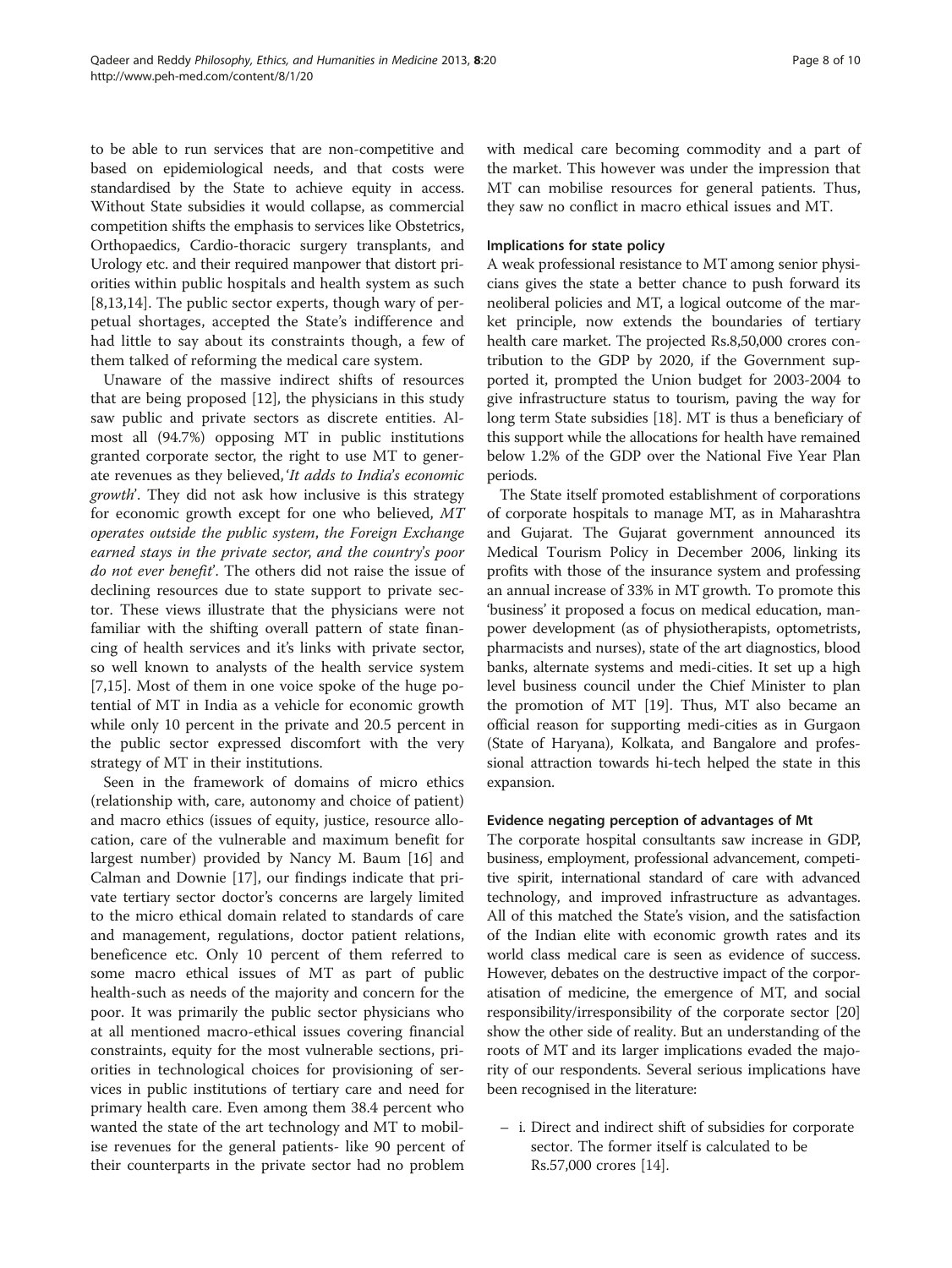- <span id="page-8-0"></span>– ii. MT is overshadowing the poor state of Indian public hospitals as the 11<sup>th</sup> Plan focused on the former and glamorised the institutions catering to MT [\[3](#page-9-0)].
- iii. Rise in prices of medical services is making it even less accessible and more inequitable. The logic of price rise is the need for profit maximisation to break even the initial investment of around Rs.100 crores for a 200 bed corporate hospital. It takes some 4-5 years to break even and some 7-8 years to make reasonable profits. Investment in hospitals is characterised by low returns – the profit rates are around 13% lower than that in IT, finance, or retail [[21](#page-9-0)].
- iv. Rising numbers of establishments of profitable super specialisation and focus on life style surgeries, assisted reproduction, orthopaedic, eyes and cardiac services are distorting priorities as epidemiological reality becomes irrelevant for investors [[22](#page-9-0)].
- v. Overemphasis on tertiary care is leading to shortage of skilled work force in primary care and distorted manpower planning [\[23\]](#page-9-0).
- vi. Brain drain both external and internal [\[24\]](#page-9-0).
- vii. Hi-tech institutions act as a push factor for insurance businesses which keep the poor out in India yet, the potential for earning revenues through MT will become an important argument for private hospitals demanding more subsidies from the government in the long run and further undermining services for the poor [\[25\]](#page-9-0). Yet there is evidence to show lack of transparency and unethical practices in these hi-tech institutions in India [[6\]](#page-9-0).

These facts however, did not constitute the basis of perceptions of even the 27.5 percent of those who were in principle against MT in public sector tertiary hospitals or the 9.6 percent of the private sector physicians who felt it did not help the poor. Both rejected MT on ethical and experiential grounds, the former more openly than the latter.

Despite the fact that patients from the developed world seek MT to save costs in elective treatment (plastic surgery, cosmetic, dental and wellness treatment) or if they are under and uninsured, MT may not be a solution forever. If the efforts of developed nations to restrict losses they incur by cross-border patient travel, by creating their own security systems, succeed, then the profitability of MT may decline. Developed nations are changing insurance laws for those who use MT [[10](#page-9-0)], and developing collective mechanisms of cross border treatment at regulated prices as in the European Union [[26](#page-9-0)] or introducing health Reforms as in the US [\[27\]](#page-9-0) to handle the crisis of health services. What will then happen to the huge five star high-tech hospitals in India, once their clientele falls? Already many of them survive on heavy State subsidy and by converting hospitals into restaurants, pastry, gift and glossy book shops. Even when it contributes to the growth-oriented economy, its benefits exclude the majority. Is it then an impending disaster, the costs of which will be shifted on to the State and the exchequer as in the case of the Commonwealth Games [[28\]](#page-9-0)?

Under these rather alarming circumstances, where India's health service system is responding to the needs of an elite international and national community, the role of physicians committed to the majority of Indian patients acquires great significance. Their silence and indifference can harm the common patients. Therefore, an over-arching understanding of MT and its implications for the public health system is crucial. It helps one to realise that MT is for cross-border trade in medical care, transfer of technology, manpower, and knowledge that favours the elite and not necessarily the ordinary users of public sector tertiary hospitals. This realisation then provides a more objective basis to their demand for essential policy changes.

#### Endnote

<sup>a</sup>All identifying information has been removed and replace with XXXX to ensure anonymity.

# Additional files

[Additional file 1:](http://www.biomedcentral.com/content/supplementary/1747-5341-8-20-S1.doc) Interview schedule for senior physicians in public and corporate hospitals. [Additional file 2:](http://www.biomedcentral.com/content/supplementary/1747-5341-8-20-S2.docx) Probes.

#### Competing interests

The authors declare that they have no competing interests.

#### Authors' contributions

Both the authors IQ and SR have contributed equally to the study, from conceptualising the problem, review of literature and designing research and formulating the tools. Under the guidance of IQ, SR along with the research team conducted the field work. Both the authors have analysed and written the paper. Both the authors have read and approved the final manuscript.

#### Acknowledgements

We are grateful to the School of Social Sciences, JNU and MHSP project (Monitoring shifts in health sector policies in South Asia) for the financial assistance to make this research possible. We would also like to thank researchers Francis Adaikalam, Sutanya Mahapatra, Srilaxmi Divakar and Ashima Jena for helping us in data collection.

#### Received: 16 February 2012 Accepted: 6 December 2013 Published: 17 December 2013

#### References

- 1. CII-McKinsey: Health Care in India: The Road Ahead. CII. New Delhi: McKinsey and Company and Indian Healthcare Federation; 2002.
- 2. Planning Commission: Tenth Five Year Plan, 2002-2007. Volume 2nd edition. New Delhi: Chapter on Health, Government of India; 2002.